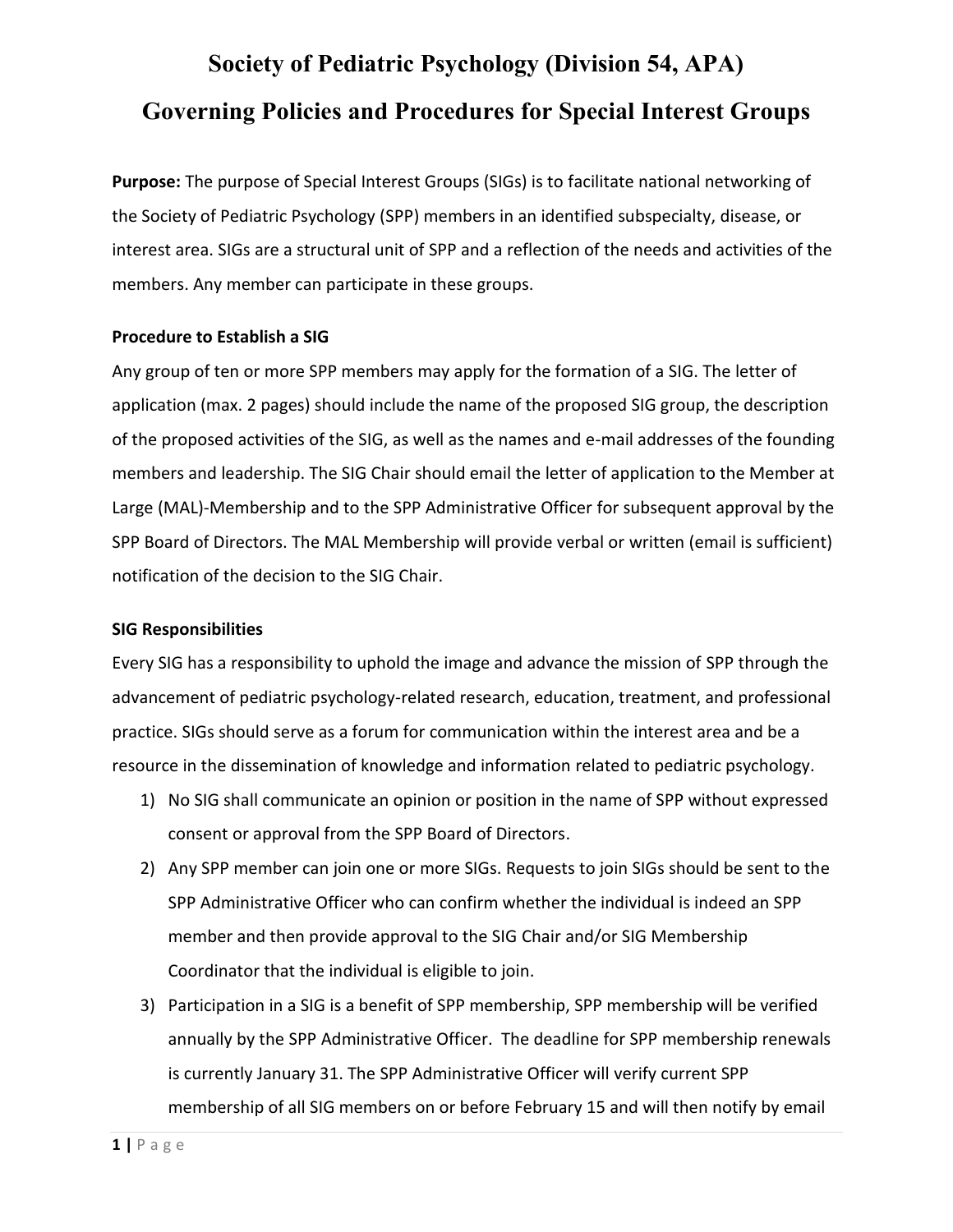all SIG members who are not current SPP members that they will be removed from their SIG membership list, the SIG listserv and any other SIG members-only activities unless they renew their SPP membership. On or after March 1, the SPP Administrative Officer will verify SPP membership again and notify the SIG Chairs of those SIG members who have still not renewed their SPP membership. Those SIG members will then be removed from the SIG membership list, the SIG listserv, and any other SIG members-only activity.

4) Fundraising by a SIG to support SIG activities is discouraged as there is no existing structure to assist with these activities. However, reasonable requests for funding with specific objectives will be considered by the SPP Board of Directors. To make a funding request please refer to the SIG Funding Policies section in this document.

In order to maintain SIG status in SPP, SIGs must:

- 1) Maintain a minimum of 10 SPP members;
- 2) Maintain appropriate leadership as noted below;
- 3) Submit annual and midyear reports to the MAL Membership and SPP Board of Directors. Twice per year, the leader of each SIG will be required to supply the MAL Membership with a report of their activities over the previous six months. These reports will be requested and compiled by the SPP Administrative Officer.
- 4) Provide to the MAL Membership and SPP Administrative Officer the current list of Officers for the SIG as new officers are elected.
- 5) Periodically provide updates as needed regarding their activities on the SPP Listserv and/or the SPP Newsletter.
- 6) Maintain the accuracy of SIG information made available on the SPP website.

#### **Procedure for Dissolving a SIG**

If a SIG has been unable to fulfill or is considered to be noncompliant with any of the criteria specified for SIG membership (see SIG Responsibilities above), the SIG will be put on probation and must demonstrate compliance within one calendar year. If a SIG does not address deficiencies within one year following notice of probation, the SIG will be considered to not have sufficient interest among the SPP general membership to warrant further support from SPP and, as such, will be dissolved. In the event a SIG is dissolved, all records are to be forwarded to the MAL Membership.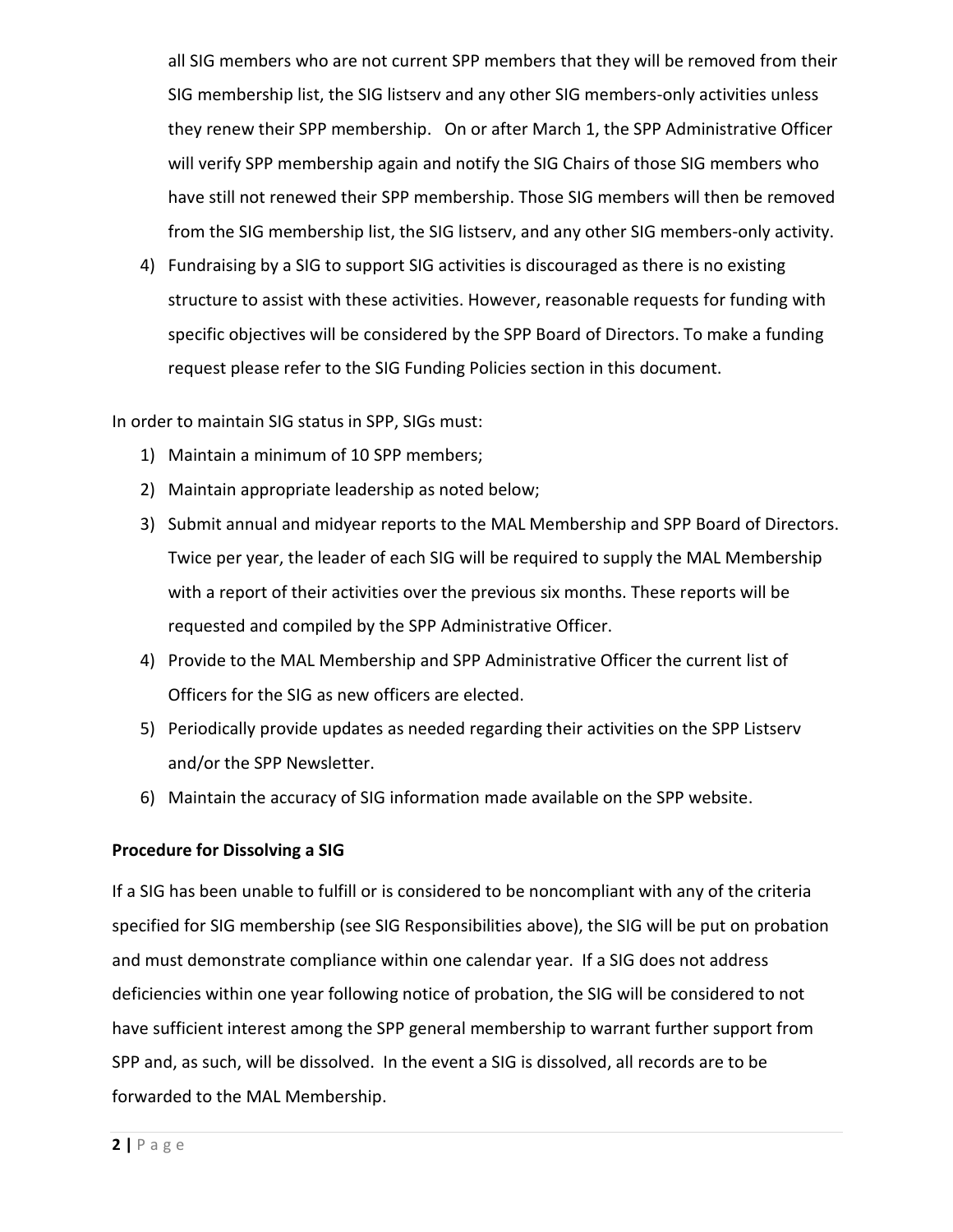A SIG may appeal the decision of the SPP Board of Directors within 30 days of notification by submitting written documentation to justify why dissolution should be rescinded. If the SIG does not exercise its appeal option, the SPP Board of Directors' decision to dissolve is final and cannot be appealed. If the SIG does submit an appeal, the SPP Board of Directors will review the SIG's appeal and make a decision consistent with the process for establishing a SIG. A proposal to re-establish a new SIG may be submitted after one calendar year. A SIG can be dissolved during any one of the SPP Board of Directors' meetings held through the year.

#### **SIG Leadership**

In the interest of uniformity in the leadership across SIGs, SPP mandates that every SIG should have a Chair (or Co-Chairs) that is/are elected by the SIG membership for a specified term. In the event that SIGs are newly forming, founders/co-founders will serve as Chair (or Co-Chairs) for a period of the first term and elections will be held thereafter. In addition, each SIG should have a succession plan in place, which includes a method for electing a new chair (either due to term expiring or the chair(s) opting to step down). As such, SIGs are encouraged to consider board positions of chair-elect and past-chair (for a term specified by the SIG) to facilitate smooth transition of leadership responsibilities. Chair (co-Chair) terms can commence at any interval decided upon by each SIG.

Other officers may be elected or appointed at the discretion of each SIG. If this is the case, responsibilities for each office should be clearly detailed in a position description document. Among those elected or appointed, at least one board member should be assigned the task of managing SIG membership and communicating this information, as needed, with the SPP Administrative Officer and the MAL Membership. In addition, SIGs are strongly encouraged to consider including student representatives among the board leadership. All non-Chair officers are elected or appointed for a specified term with the option for remaining in the position for one additional term. Each of the individual officer terms can commence/terminate in a staggered fashion so as to maximize board experience and facilitate smooth transition of leadership responsibilities. Each SIG is responsible for holding its own elections and (self- or other-) nominations by listserv, by email, or in person at the SIG meeting during the SPP Annual Conference. The SPP administrative officer is available to help with elections as needed.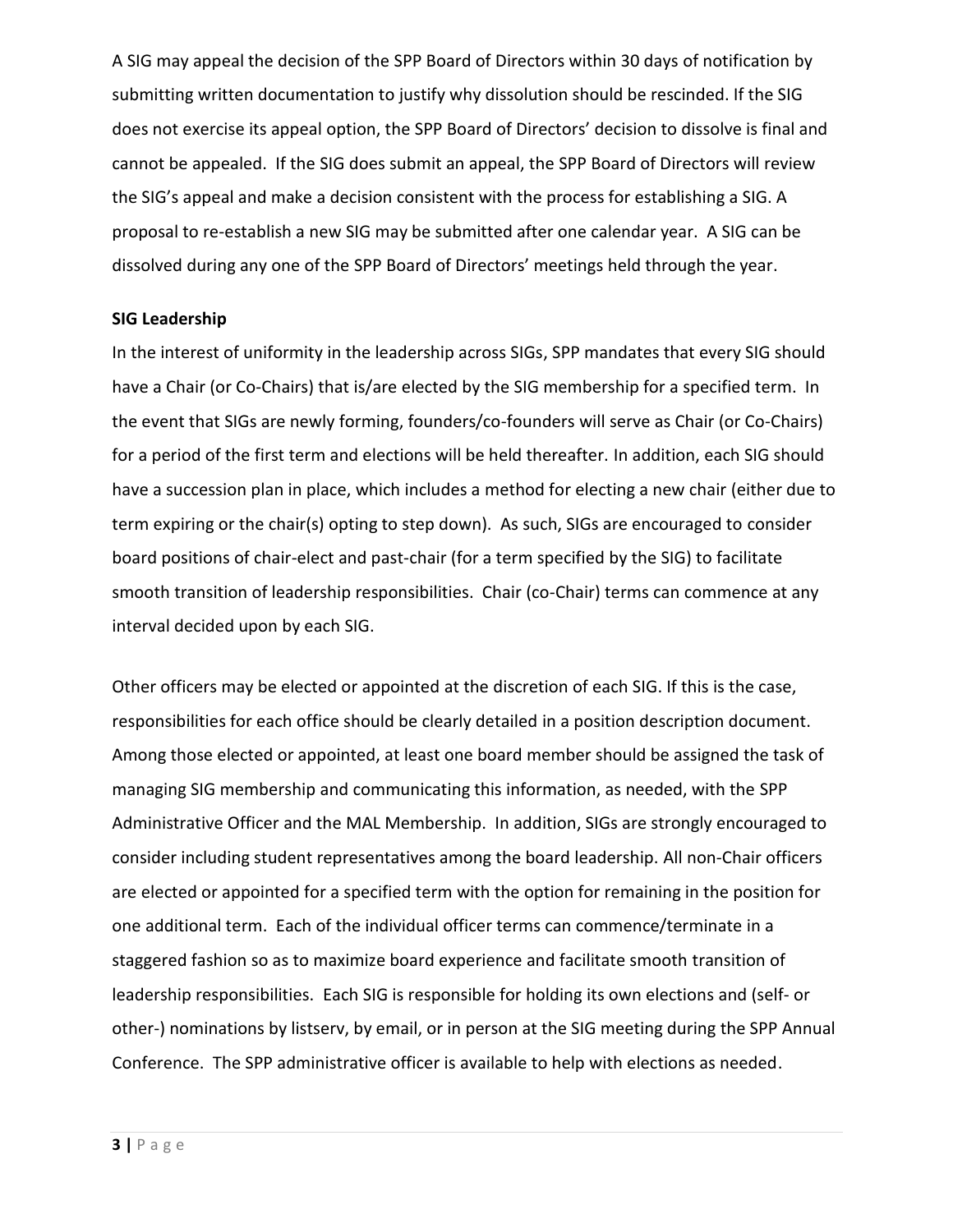The SPP President with approval from the SPP Board of Directors has the power to divest any SIG leader of his/her position should that individual consistently fail to fulfill his/her chair responsibilities. Failure to fulfill chair responsibilities may include: failure to respond in a timely fashion to emails and/or requests for information, failure to provide bi-annual review forms to the SPP Board of Directors, failure to annually renew SPP membership, and/or any concerns regarding misconduct or failure to serve the SIG membership in the spirit in which the office is intended. Concerns regarding SIG Chair responsibilities or behavior will be discussed directly via email and/or phone and an attempt at successful resolution of concerns will be made prior to divesting the individual from their leadership role. The SIG leader may appeal the decision of the SPP Board of Directors within 30 days of notification by submitting written documentation to justify why removal should be rescinded. If the SIG leader does not exercise its appeal option, the SPP Board of Directors' decision to remove them from the leadership role is final and cannot be appealed. If the SIG leader appeals the decision, the SPP Board of Directors will review the SIG leader's appeal and make a decision after careful reflection and discussion. A SIG leader can be removed from their role during any one of the SPP Board of Directors' meetings held through the year.

#### **SIG Listserv Policy**

SIGS are permitted to utilize SIG specific email listservs to facilitate communication among members. Requirements for the use of a SIG specific listserv are as follows:

- 1) Only active members of SPP are permitted to participate in a SIG-specific listserv. Non-SPP members will be identified by the SPP Administrative Officer on or before February 15 after the deadline for renewals passes (January 31) and will notify the SIG's elected/appointed Membership Coordinator on or after March 1 who will then remove those people from the SIG listserv if they have not renewed their SPP membership.
- 2) It is the responsibility of the SIG Chair (or Co-Chairs) to monitor the content and activity of listserv posts. All listserv posts/communication must be consistent with SPP's Listserv Policy.
- 3) If a SIG chooses to utilize a separate listserv for communication purposes, this must be reported to the SPP Board of Directors through the Bi-Annual Report.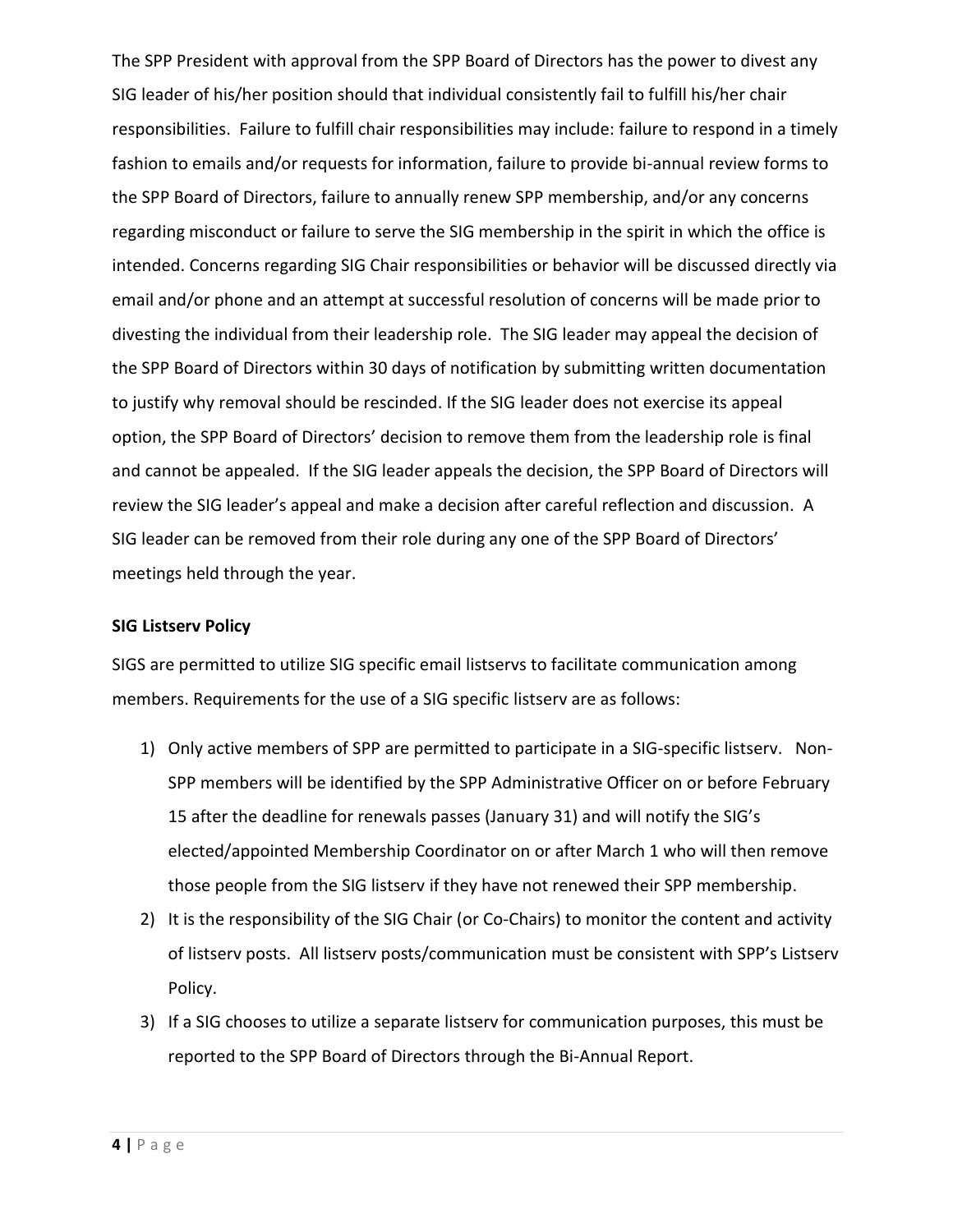#### **SIG Conference Participation**

SIGs are encouraged to hold annual meetings in conjunction with the SPP Annual Conference or APA Convention. As available, SPP will provide space and time for SIGs to hold these meetings. Audio/visual technology may be requested but is not guaranteed. SIGs are encouraged to plan activities in conjunction with their meetings. Ideas include: SIG poster awards, sponsoring speakers, hosting a research blitz or case presentations, and other SIG- related social activities. SIGs should develop their own processes for selecting presentations and other programming content. Once each SIG determines its needs for the meeting, these should be shared 6 months or more in advance of the meeting with the SPPAC conference program chair. The MAL Membership can facilitate this conversation. Any new SIG created after January 1 and before the SPP Annual Conference of the same year will not be guaranteed meeting space at the conference.

#### **SIG Resources Provided by SPP**

SIGs will have the following support from SPP:

- 1) The SPP listserv and the SPP website (as per the editor's discretion) are appropriate venues for communicating SIG activities and updates. SPP will host SIG information on the SPP website (see related section of this document).
- 2) The SPP Administrative Officer will verify that any person requesting to join a SIG is a current SPP member and will annually verify SPP membership of all SIG members.
- 3) SIG programming time will be provided at the SPP Annual Conference (see related section of this document).
- 4) Other requests from SIGs for support from SPP should be forwarded to the MAL Membership who can forward them to the SPP Board of Directors for consideration. Such requests may be made on the board report form (see attached).

#### **SPP Logo Use**

SIGs may request to use the SPP logo on their brochures, posters, or other materials. This is acceptable to the SPP Board of Directors as long as the materials are professional in nature. This does not require pre-approval of the SPP Board of Directors. The SPP Board of Directors would like to track the use of the logo on such materials; as such, electronic copies should be sent to the SPP Administrative Officer for presentation to the SPP Board of Directors (e.g., at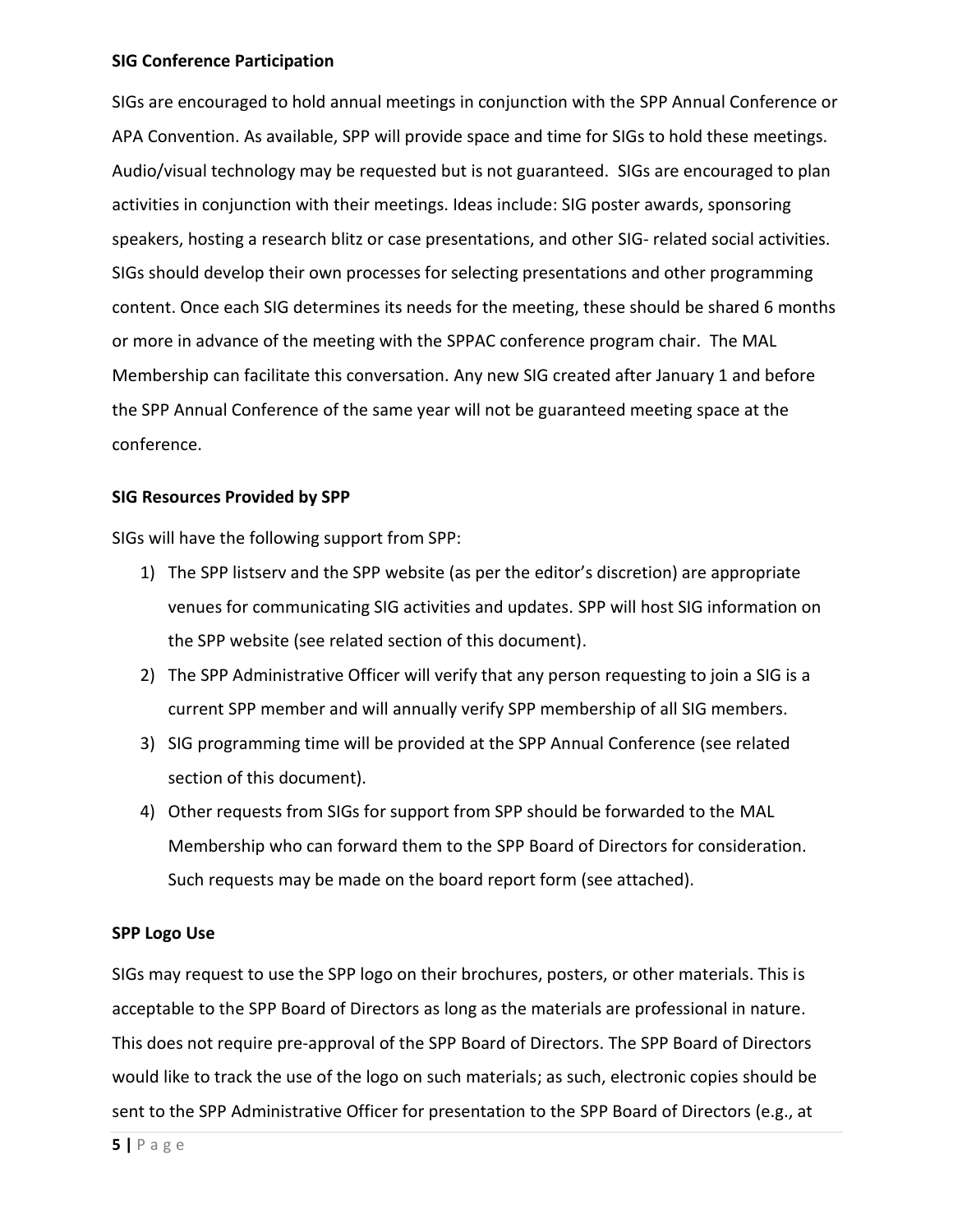the time of submission of the SIG biannual report). To receive a high resolution copy of the logo, SIGs can contact the SPP Administrative Officer.

### **Publication Guidelines**

Many SIGs are working on research projects together that may result in presentation and publication. The SPP Board of Directors recommends that SIGs follow the APA guidelines for authorship (http://www.apa.org/research/responsible/publication/index.aspx) in all presentations and publications. SIGs may also use the logo (see section above on use of the SPP logo) on presentations and publications where appropriate, and are also welcome to identify themselves as a "Special Interest Group of the Society of Pediatric Psychology (Division 54, American Psychological Association)" if appropriate.

#### **SIG Website Policy**

Information about SIGs will be made available on the SPP website. There will be a section that discusses general information on the SIGs and has a link to each SIG's webpage. Each SIG will have a dedicated web page where it can include information regarding its SIG.

#### **SIG Web Template Form**

The web template is the information that will be published on your SIG page. This information is available to the general public as well as members of SPP.

All SIGs must complete the information below to be included on the website.

Mandatory:

| ❖ | Name of SIG                                                                                                                     |
|---|---------------------------------------------------------------------------------------------------------------------------------|
| ❖ | <b>Purpose or Mission Statement</b>                                                                                             |
| ❖ | Leadership (this should include all contact information and the identified<br>contact for the group for those who wish to join) |
| ❖ | Conferences/Events (this may be updated as needed)                                                                              |
| ❖ | Documents/Resources/Related Links                                                                                               |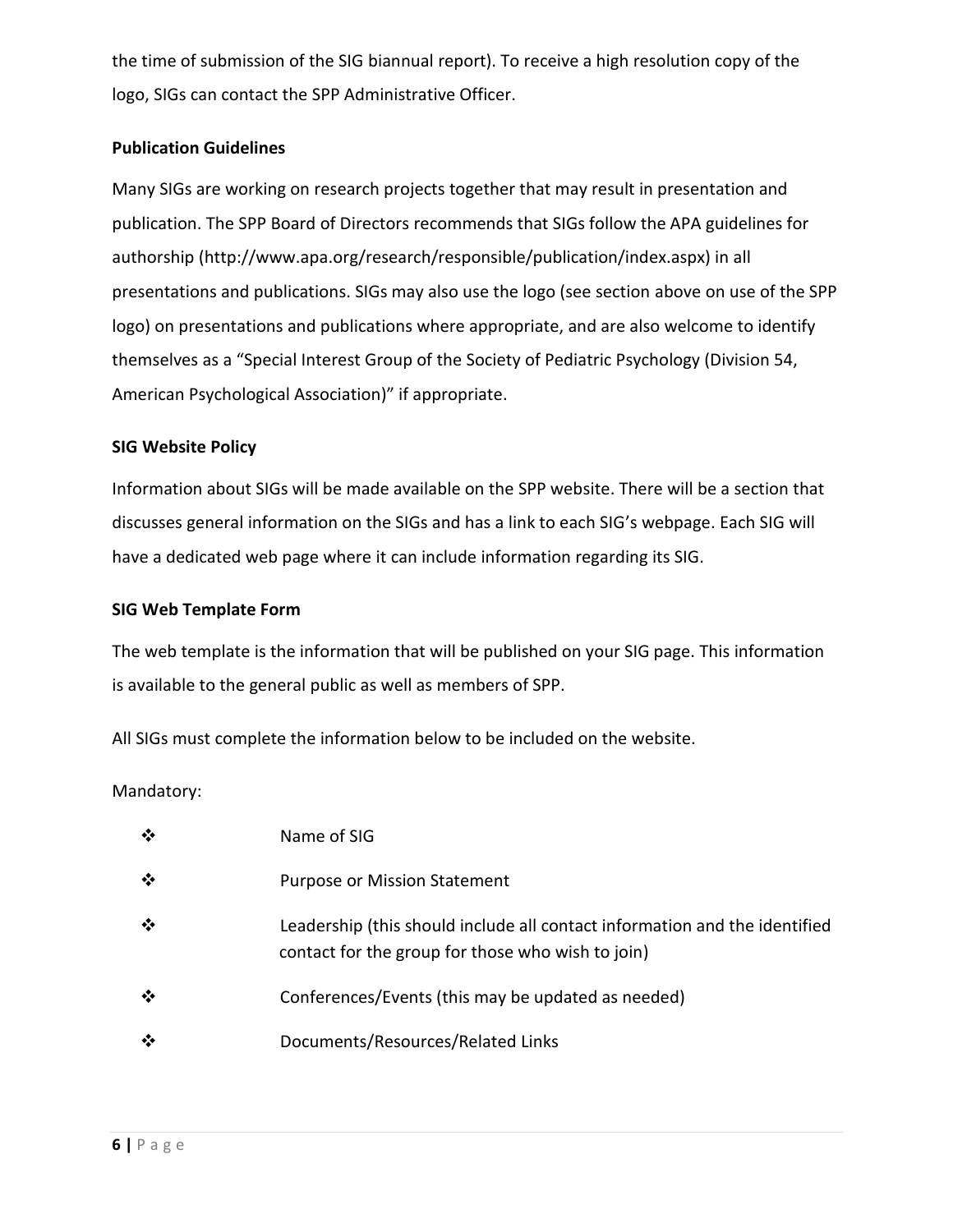## **SIG Funding Policies**

The SPP Board of Directors will allocate a yearly budget which runs from January 1 – December 31 to fund SIG expenses.

- A. SPP Annual Conference A/V spending is covered with funds outside of this allocation. However A/V may not be available for all SIG meetings.
- B. Each SIG has at their disposal a base amount to spend (\$100) at their (reasonable) discretion.
	- 1. SIGs should complete the SIG Funding Request Form to request their allotted \$100 for reasonable use AT ANY TIME in the budget year.
	- 2. The SIG Funding Request Form should be emailed to the MAL Membership who will approve or deny funding within one week. The SPP Administrative Officer should also be copied.
- C. The remainder of the funds is pooled and available for SIGs to apply for funding.
	- 1. Applications for funding should be submitted by January 15 of the budget year for full consideration.
	- 2. SIGs should complete the SIG Funding Request Form to request funds from this pool of money.
	- 3. Requests affecting the current year's SPPAC planning **must** be submitted by this date.
	- 4. The SIG Funding Request Form should be emailed to the MAL Membership who will convene the Funding Request Approval Committee to approve or deny funding. The SPP Administrative Officer should also be copied.
- D. If there are any funds remaining after the January 15 deadline, these funds may be requested at any time during the budget year.
	- 1. SIGs should complete the Funding Request Form to request funds from this pool of money.
	- 2. The SIG Funding Request Form should be emailed to the MAL Membership who will convene the Funding Request Approval Committee to approve or deny funding. The SPP Administrative Officer should also be copied.
- E. Funds remaining at the end of the budget year will NOT be rolled over to the following budget year.